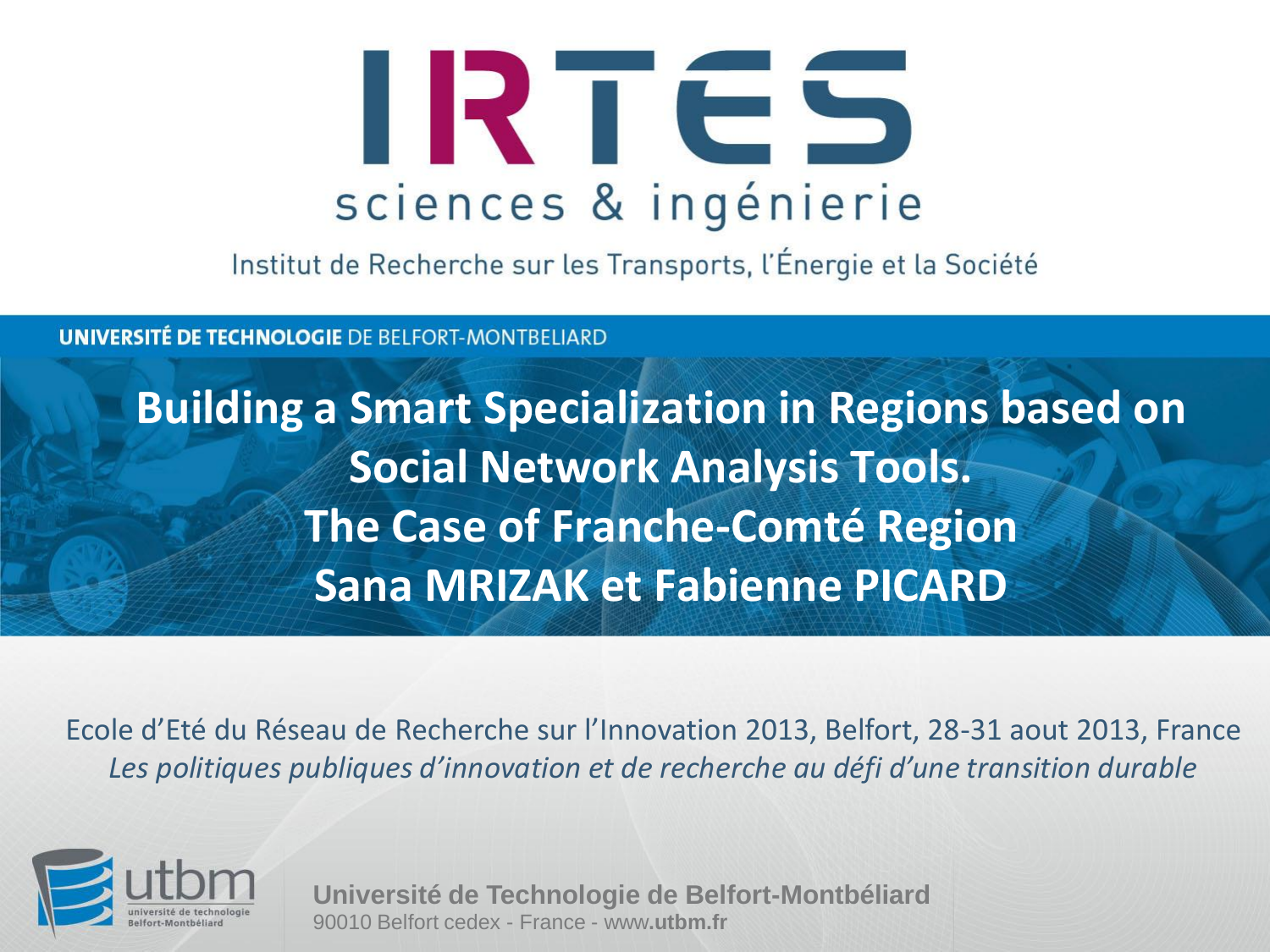



## **Example**

- **D**Objective of the paper
- **Hypothesis**
- **Previous literature**
- **D**Overview of the data
- **Methodology**
- **Main results**
- **Discussion, limits and policy implications**

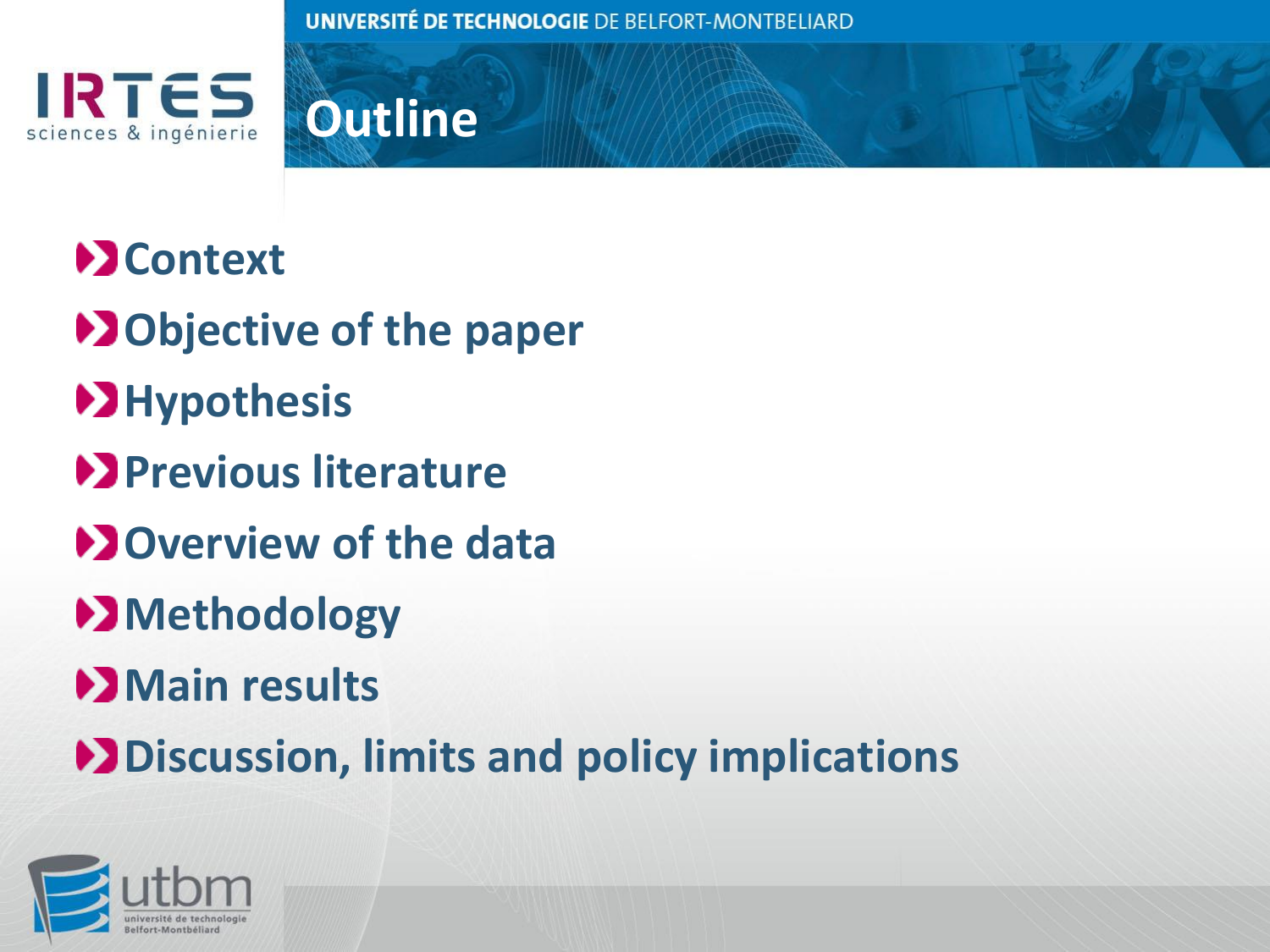



### **European Innovation Policy**

- Role of knowledge and innovation on growth and competitiveness
- Regional level is considered as the good level of policy innovation deployment
- The allocation of a part of FEDER subsidies is linked to the capacity of regional policy-makers to design a strategy to stimulate the regional innovative potential
- **Two phases:** 
	- 2007-2013 : Regional Strategy of Innovation
	- 2014-2020 : Smart Specializations Strategy (S3)

## **European Cohesion Policy (2014-2020)**

- Some European Regions are more innovative than others
- Public policy aims to reduce these gaps

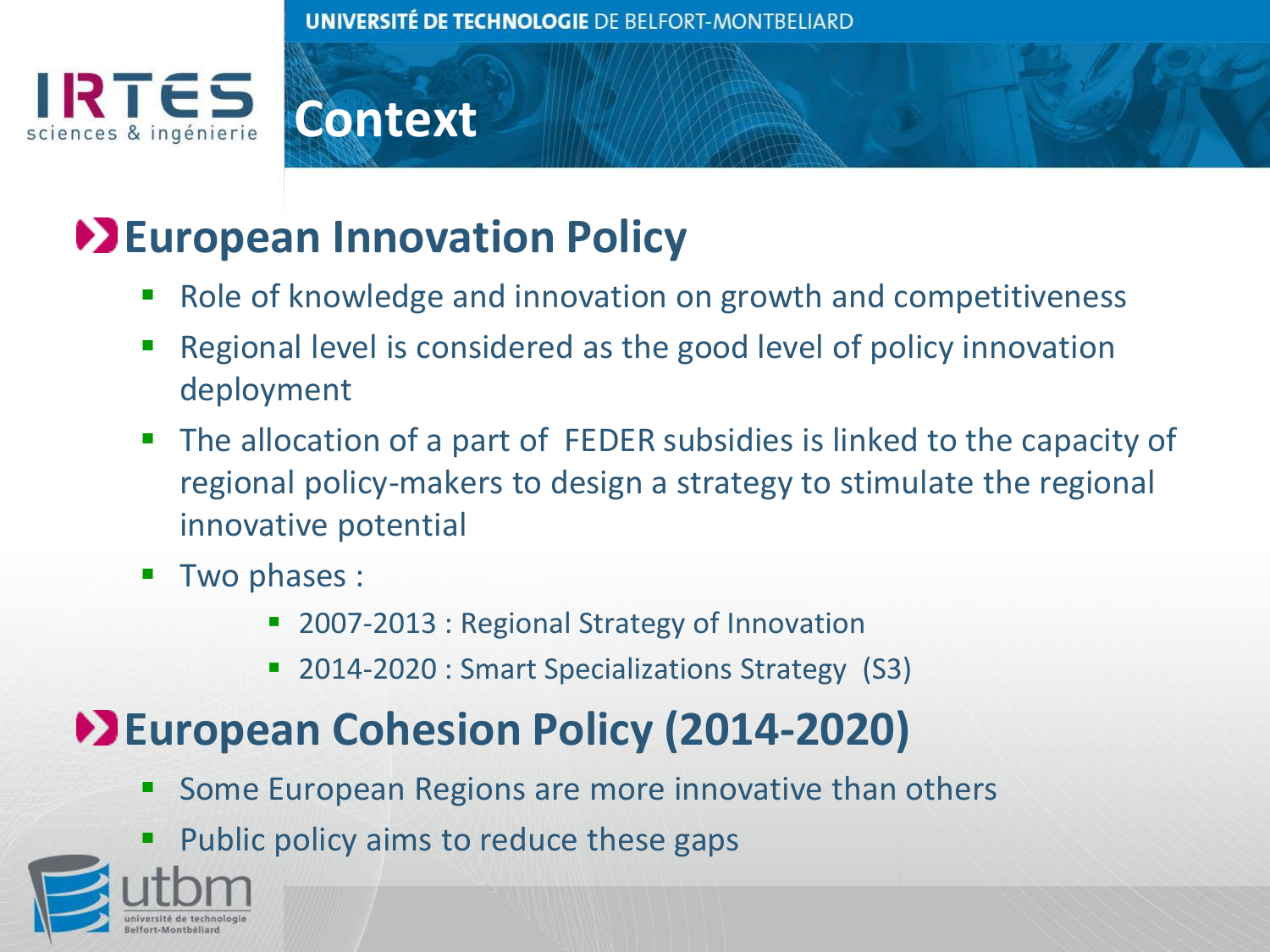

## **The Smart Specialization Strategy (S3) Concept**

#### *The importance of a Smart Specialization Strategy (S3) to regional growth:*

*"A good S3 will catalyze structural change and the emergence of critical clusters so that agglomeration externalities, economies of scope and local spillovers can be fully realized in the process of knowledge production and distribution."*

Guide to Research and Innovation : Strategies for Smart Specialisations (RIS3), European Commission, May 2012

*A S3 consists in defining a method to help policy makers to identify desirable areas for interventions in such a 'vertical' logic (some technologies, fields, sub-systems) Foray (2013)*

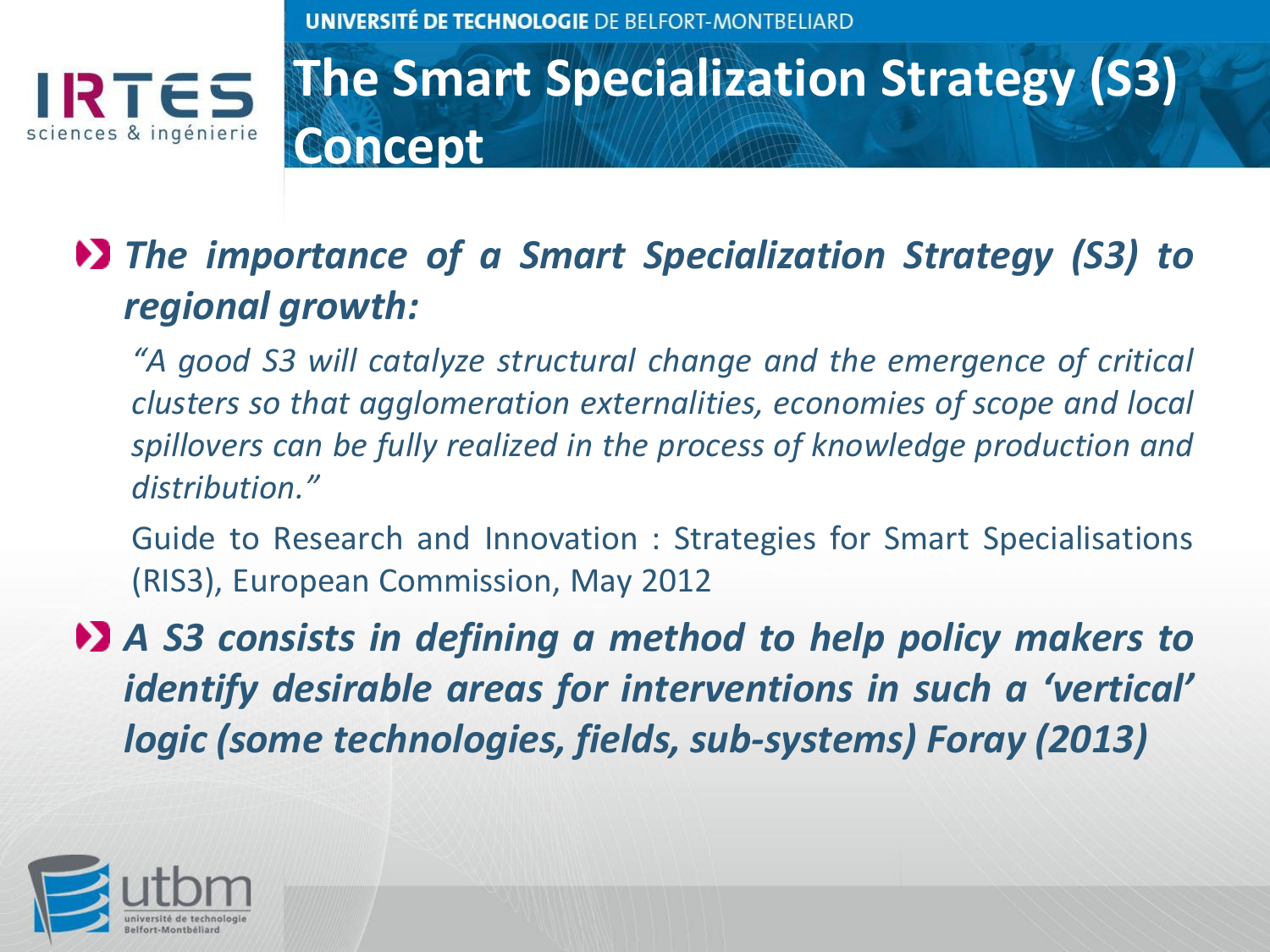

#### UNIVERSITÉ DE TECHNOLOGIE DE BELFORT-MONFBELIARD **What is Smart Specialisation? Landabaso (2011)**

- = no top-down decision, but dynamic/entrepreneurial discovery process
- = global perspective on potential competitive advantage & potential for cooperation
- = source-in knowledge, & technologies
- = priority setting in times of scarce resources
- = getting better with something specific
- = focus investments on regional comparative advantage
- = accumulation of critical mass
- = not necessarily focus on a single sector

"…*The elements of economic productivity – strong infrastructure, a skilled workforce, and interrelated networks of firms – come together with smart economic strategy on the regional level to drive prosperity".*

*(Guidance on developing place-based policies for the USA FY 2012 Budget)*

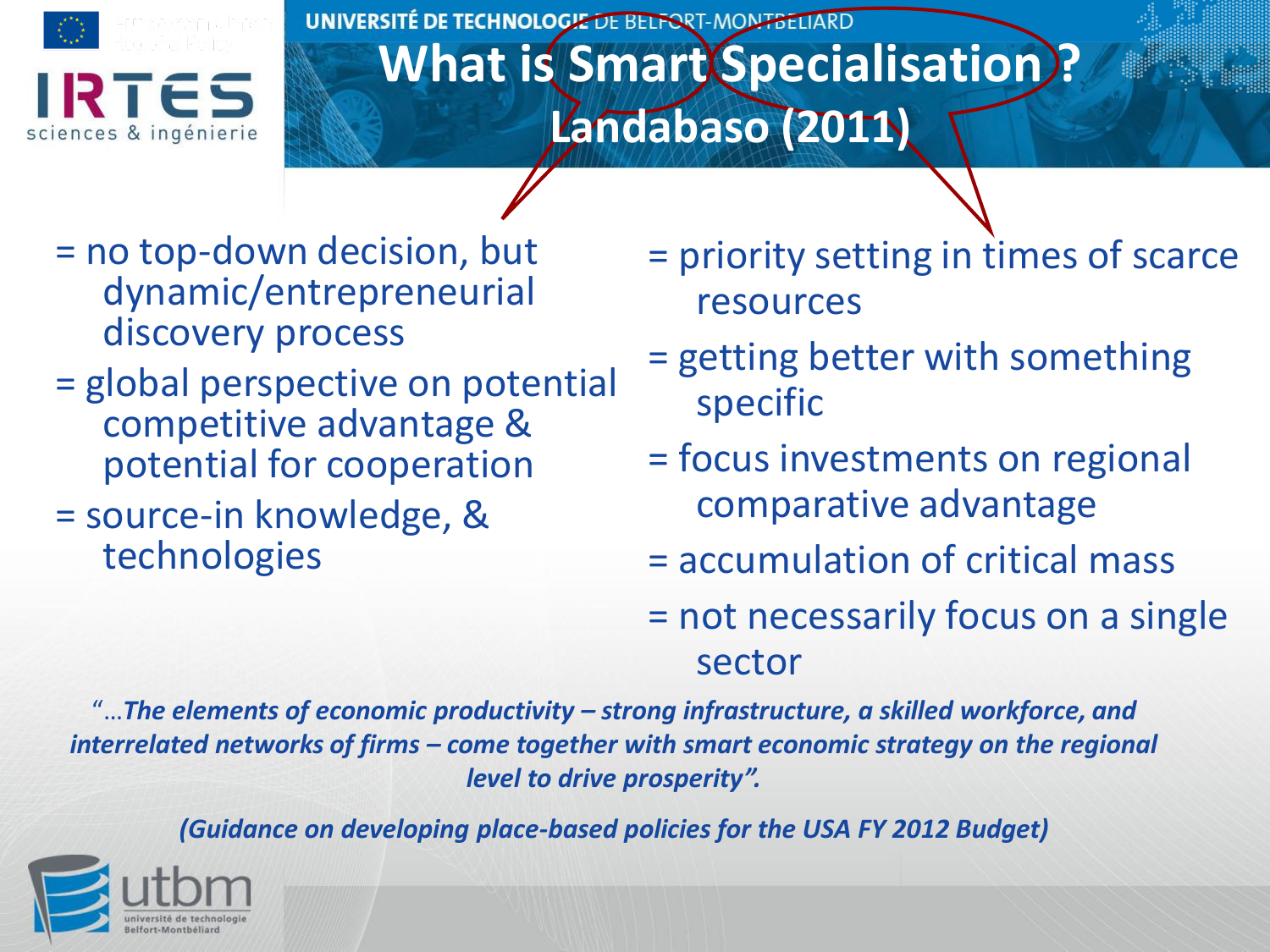



- **Making (hard) choices and defining a regional vision: Defining where regions wants to go in terms of competitiveness through innovation.**
- **Focusing minds, efforts and (scarce) public resources on the development of a limited number of thematic or (cross) sectoral innovation priorities in each region.**
- **Identify factors of competitiveness (critical mass) and bottlenecks, enabling General Purpose technologies, and concentrate resources on key priorities.**

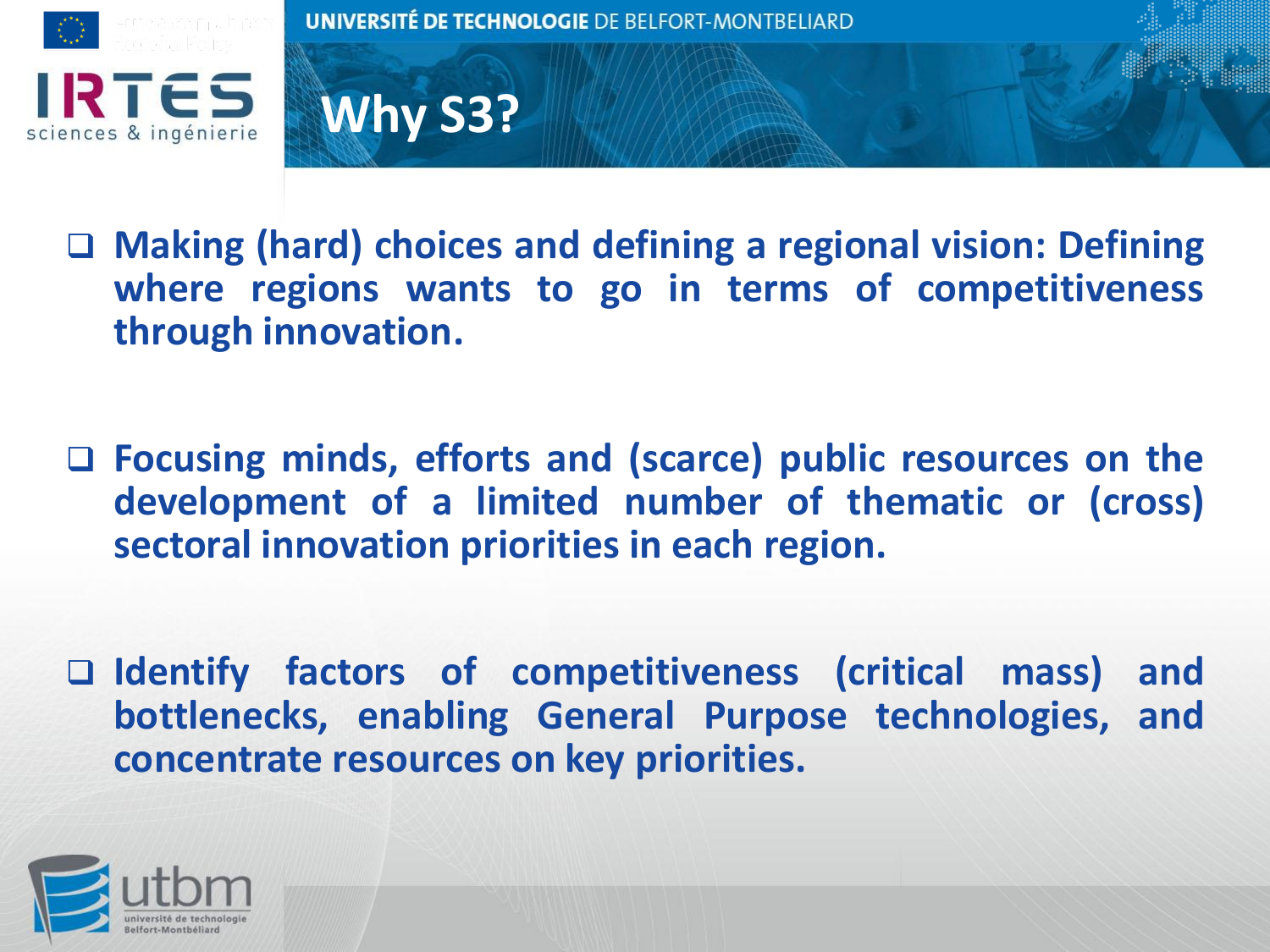



## **Policy makers are invited to prioritize their public research and innovation investments in specific fields where clusters of activities should be developed and based on Smart Specialization elements.**

#### **Selected niches had to be characterized by:**

- **The existence of an entrepreneurial search process**
- **Domain (specialization field)**
- **Their relevant size**
- **Their connectedness which determines the potential for learning** about the opportunities and the magnitudes

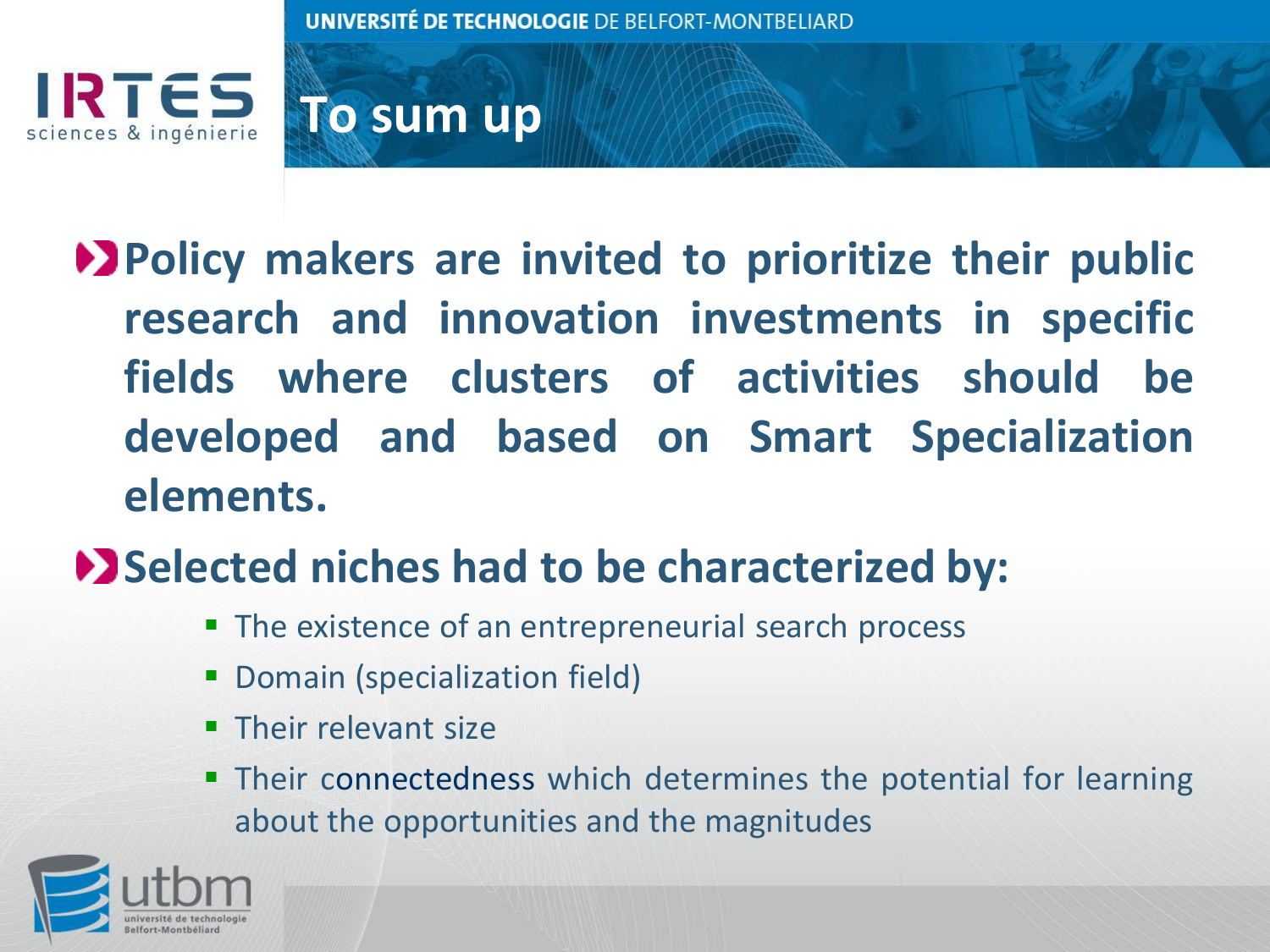

**Objective of the paper**

## **How to identify the fields of regional specialization, that is niches, with high level of innovative potential and consequently with longterm growth perspectives?**

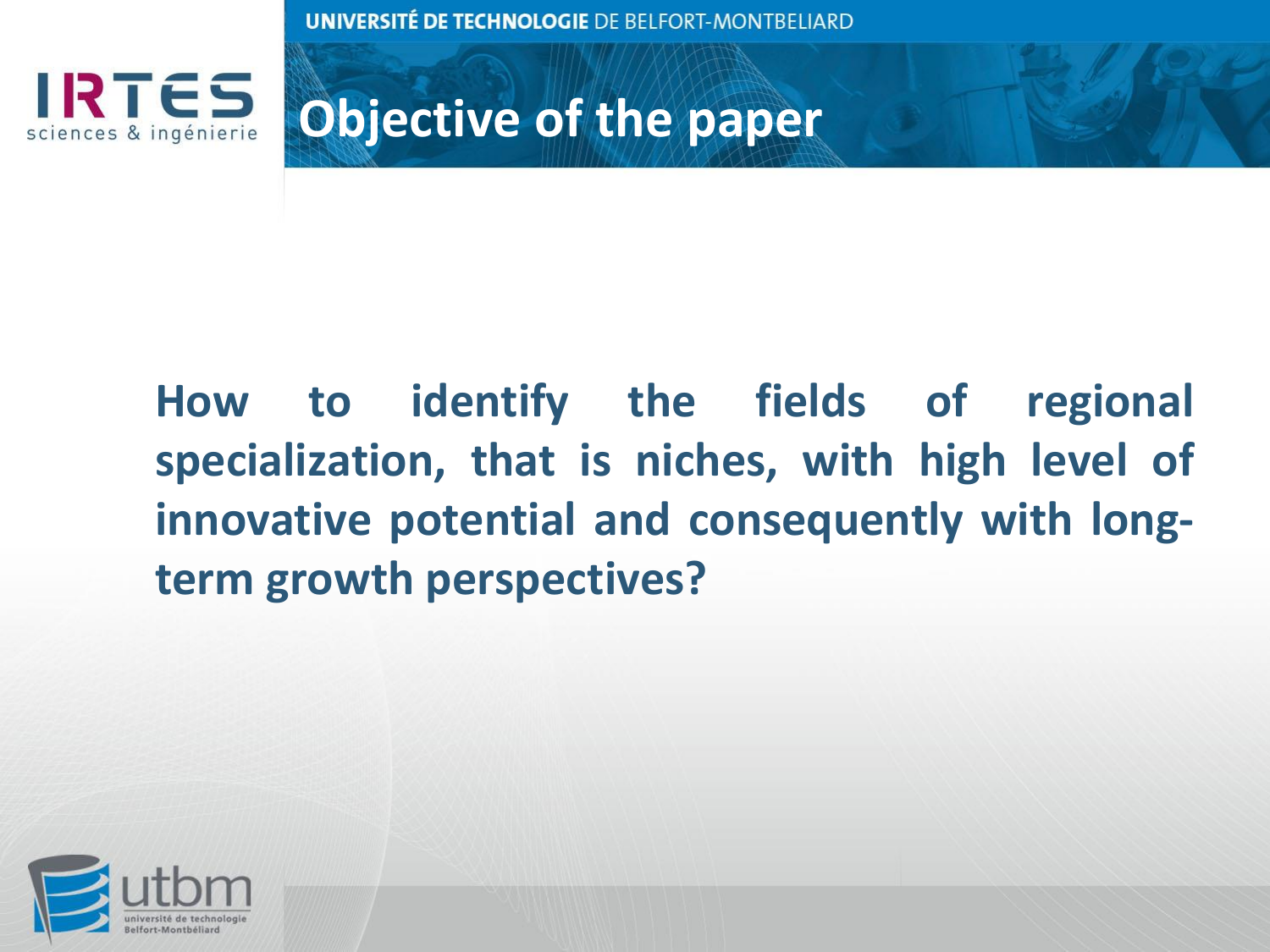

## **Hypothezes**

- **D** Our hypothesis is that regional innovative potential **depends not only on resources or knowledge capital accumulation, but also on actors networking capacity and spillover effects.**
	- What is important for regional growth is not only a diversified regional economy, but a high number of sectors that are technologically related to each other in a region (Boschma, 2013).

**The Social Network Analysis (a statistical analysis of networks structure based on seminal works of Moreno (1934), Freeman (1979), Wasserman (1994)) may be used to identify the most connected technological** 

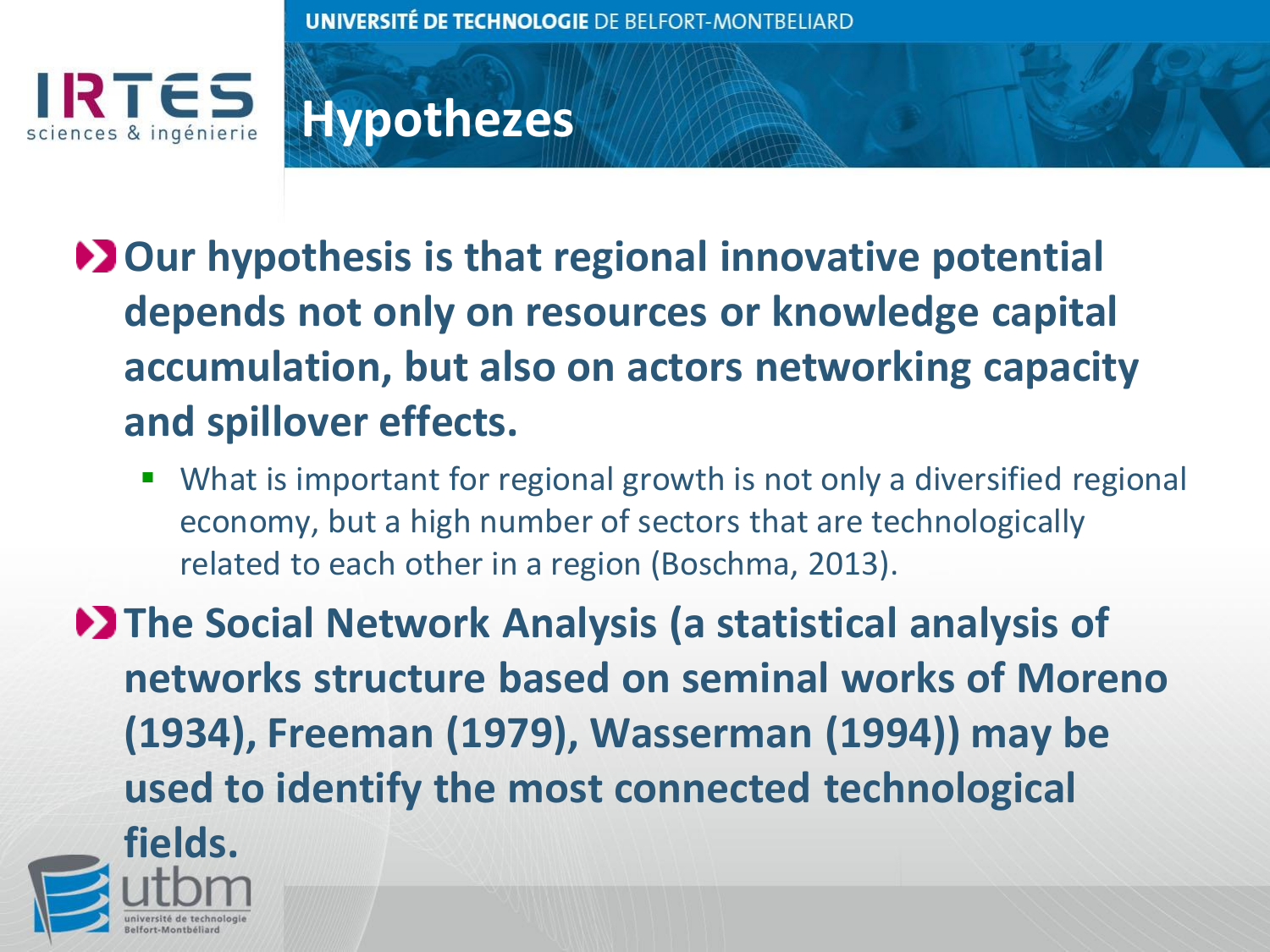

## **Previous literature**

| <b>Title</b>                                                                                  | <b>Authors</b>                                                                                                                           | <b>Main Findings</b>                                                                                                                                                                                                                                                             |  |  |
|-----------------------------------------------------------------------------------------------|------------------------------------------------------------------------------------------------------------------------------------------|----------------------------------------------------------------------------------------------------------------------------------------------------------------------------------------------------------------------------------------------------------------------------------|--|--|
| A Role Based Ecology of<br><b>Technological Change</b>                                        | Podolny and Stuart,<br>1995<br>The American Journal of<br>Sociology                                                                      | The size of the niche and the status of the actors<br>within the niche have a positive effect on the<br>likelihood that subsequent innovations will build upon<br>the focal innovation.                                                                                          |  |  |
| Networks, Knowledge<br>and Niches: Competition<br>in the worldwide<br>semiconductors industry | Podolny, Stuart and<br>Hannan, 1996<br>The American Journal of<br>Sociology                                                              | technology builds on an already existing<br>New<br>technology and in so doing becomes the foundation<br>for new technological know-how.                                                                                                                                          |  |  |
| Technological<br>Relatedness and<br><b>Regional Branching</b>                                 | Boschma and Frenken,<br>2009<br>Chapter of Book:<br><b>Dynamic Geographies</b><br>of knowledge creation<br>and innovation,<br>Routledge. | The relatedness between technologies used among<br>firms in a region affect the nature and scope of<br>knowledge spillovers.<br>Regions with different but technologically related<br>activities benefit more from spillovers.<br>New industries emerge from related industries. |  |  |

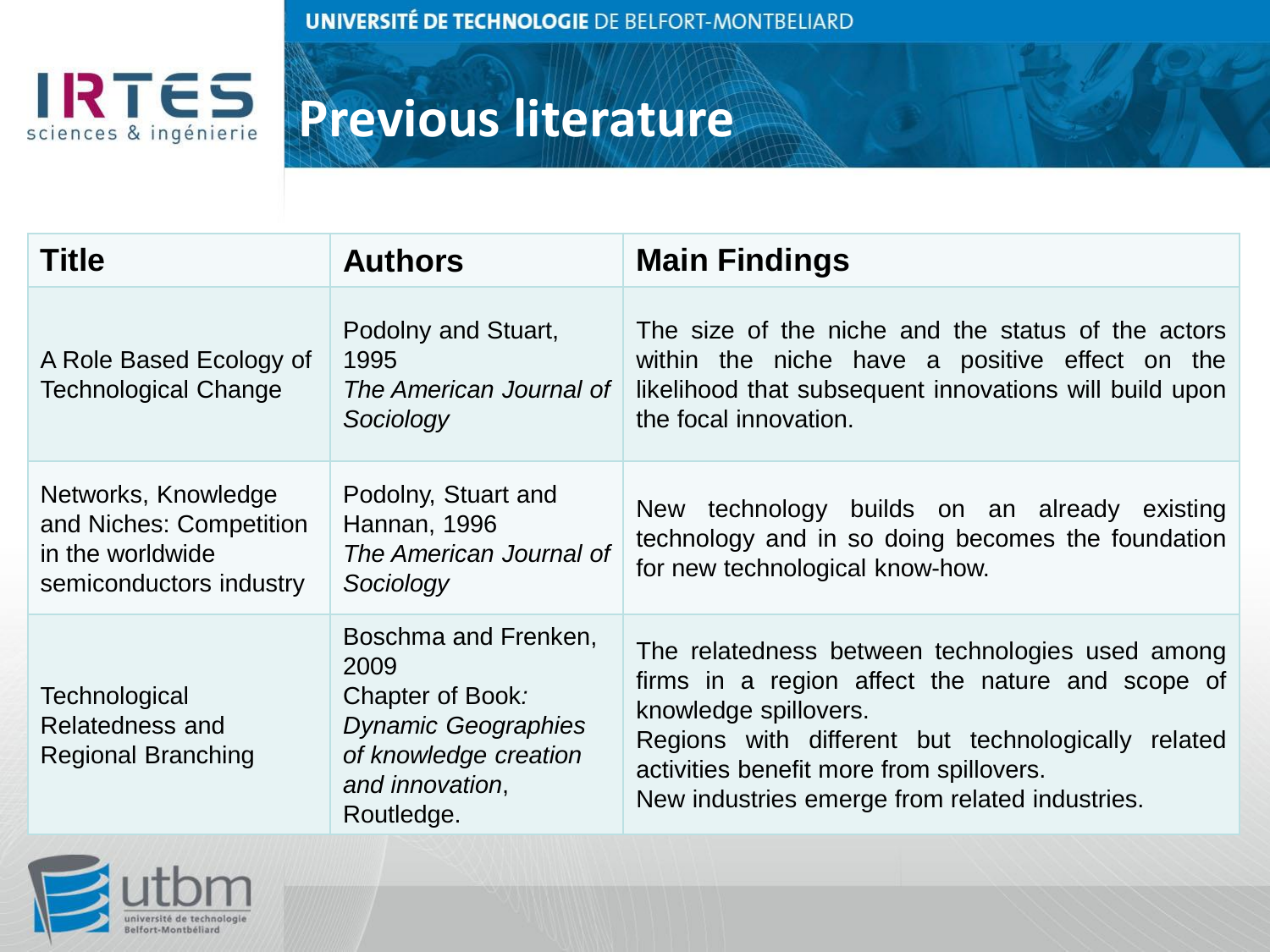

#### **Overview of the Data**

#### **Data concerns 598 private or public projects of research and innovation (from 2007 to 2012) with public subsidy of OSEO in Franche-Comté**

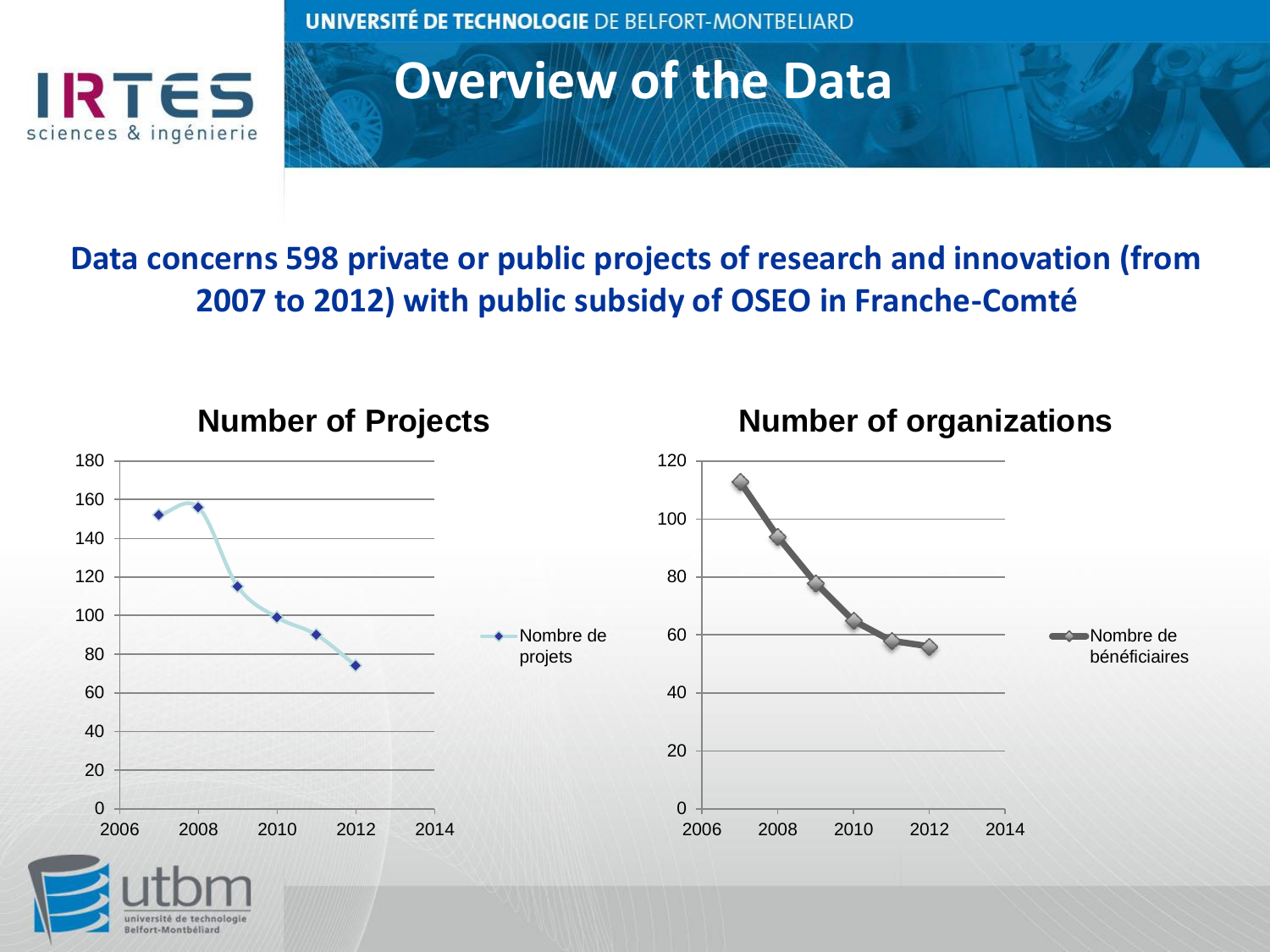

## **How to make a choice ?**

## **In order to identify niches with innovative and diffusing potential, we:**

- Use a diachronic approach (from 2007 to 2012) taking into account the technological dynamics;
- **If Identify sectors that are technologically related to each** other in the region. According to Boshma (2013): the higher the related variety in a region, the higher regional growth;
- I Identify the number of actors financed in a technological field.

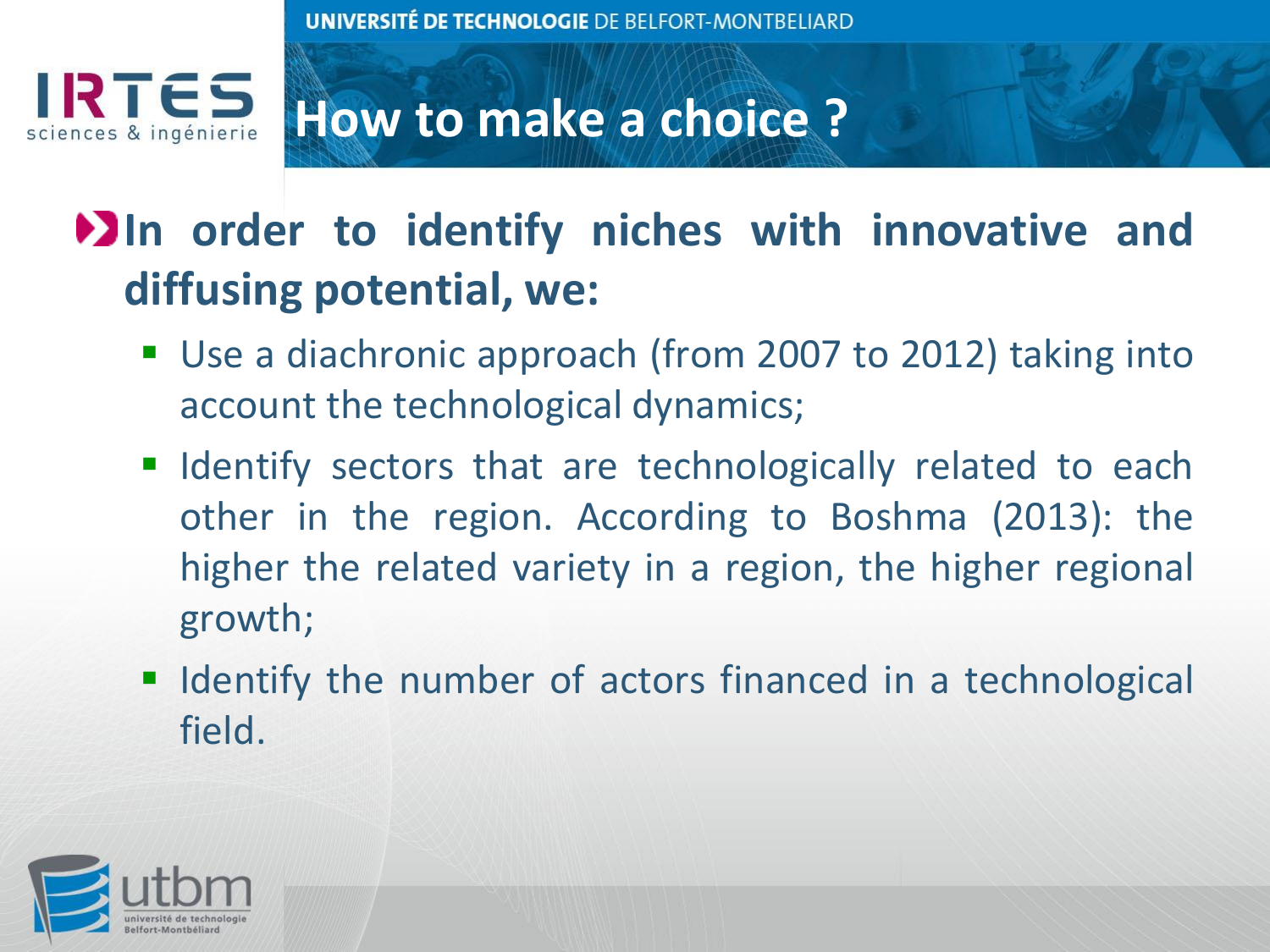

## **Methodology : affiliation networks**

## **We consider a two mode networks which consists of two types of nodes (actors and events) and ties among them:**

- Actors are the first set N={1,2,…,n} of nodes refers to technological field of an innovative project
- Events are the second set M={1,2,…,m} of nodes refers to sectors of application of an innovative project

### **Affiliation networks are relational:**

- **They show how actors and events are related;**
- **They show how events create ties among actors;**
- They show how actors create ties among events.

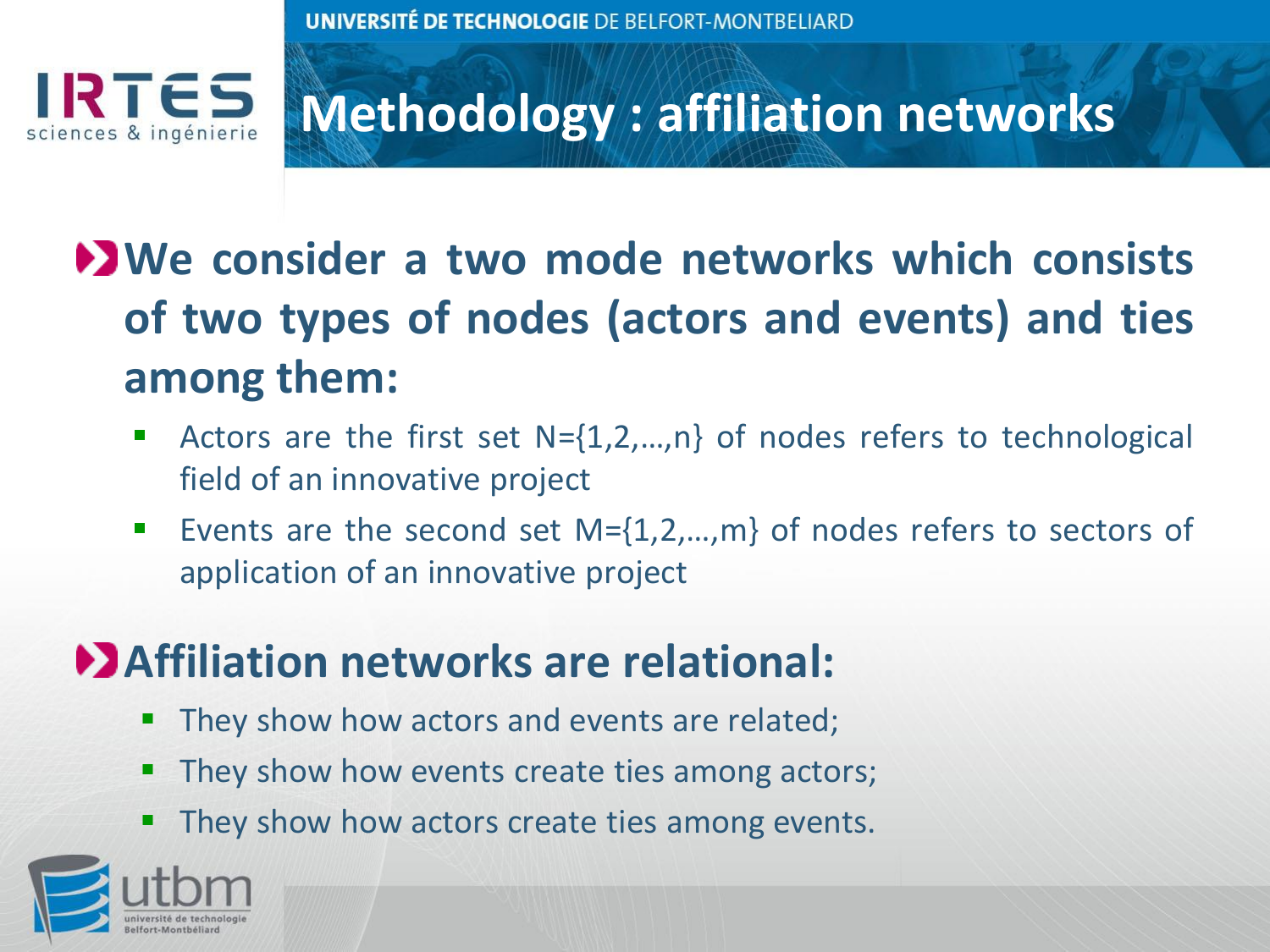

## **Statistical Results : Network Size**

|                                           | 2007                                    | 2008                                       | 2009                                          | 2010                                           | 2011                                     | 2012                                                | <b>Whole</b><br>network         |
|-------------------------------------------|-----------------------------------------|--------------------------------------------|-----------------------------------------------|------------------------------------------------|------------------------------------------|-----------------------------------------------------|---------------------------------|
| # of actors n (techno.<br>fields)         | 23                                      | 22                                         | 22                                            | 24                                             | 25                                       | 25                                                  | 48                              |
| # of events m<br>(sectors of application) | 29                                      | 21                                         | 25                                            | 21                                             | 30                                       | 23                                                  | 59                              |
| # of possible ties<br>$n*$ m              | 667                                     | 462                                        | 550                                           | 504                                            | 750                                      | 575                                                 | 2832                            |
| # of ties                                 | 151                                     | 121                                        | 98                                            | 83                                             | 75                                       | 70                                                  | 598                             |
| Average degree of<br>actors               | 12<br>Min 1<br>Max <sub>21</sub>        | 10,36<br>Min <sub>3</sub><br><b>Max 16</b> | 7,45<br>Min <sub>0</sub><br>Max <sub>16</sub> | 10,25<br>Min <sub>0</sub><br>Max <sub>20</sub> | 5,20<br>Min 0<br>Max <sub>13</sub>       | $\overline{4}$<br>Min <sub>0</sub><br><b>Max 13</b> | 16,75<br>Min 1<br><b>Max 38</b> |
| Average degree of<br>events               | 12<br>Min <sub>2</sub><br><b>Max 25</b> | 9,71<br>Min 2<br>Max <sub>21</sub>         | 8,08<br>Min <sub>0</sub><br><b>Max 19</b>     | 6,57<br>Min <sub>0</sub><br><b>Max 16</b>      | $\overline{4}$<br>Min 0<br><b>Max 16</b> | 4,17<br>Min <sub>0</sub><br><b>Max 11</b>           | 22,13<br>Min 1<br>Max 47        |
| Density                                   | 0,226                                   | 0,261                                      | 0,178                                         | 0,164                                          | 0,100                                    | 0,121                                               | 0,211                           |

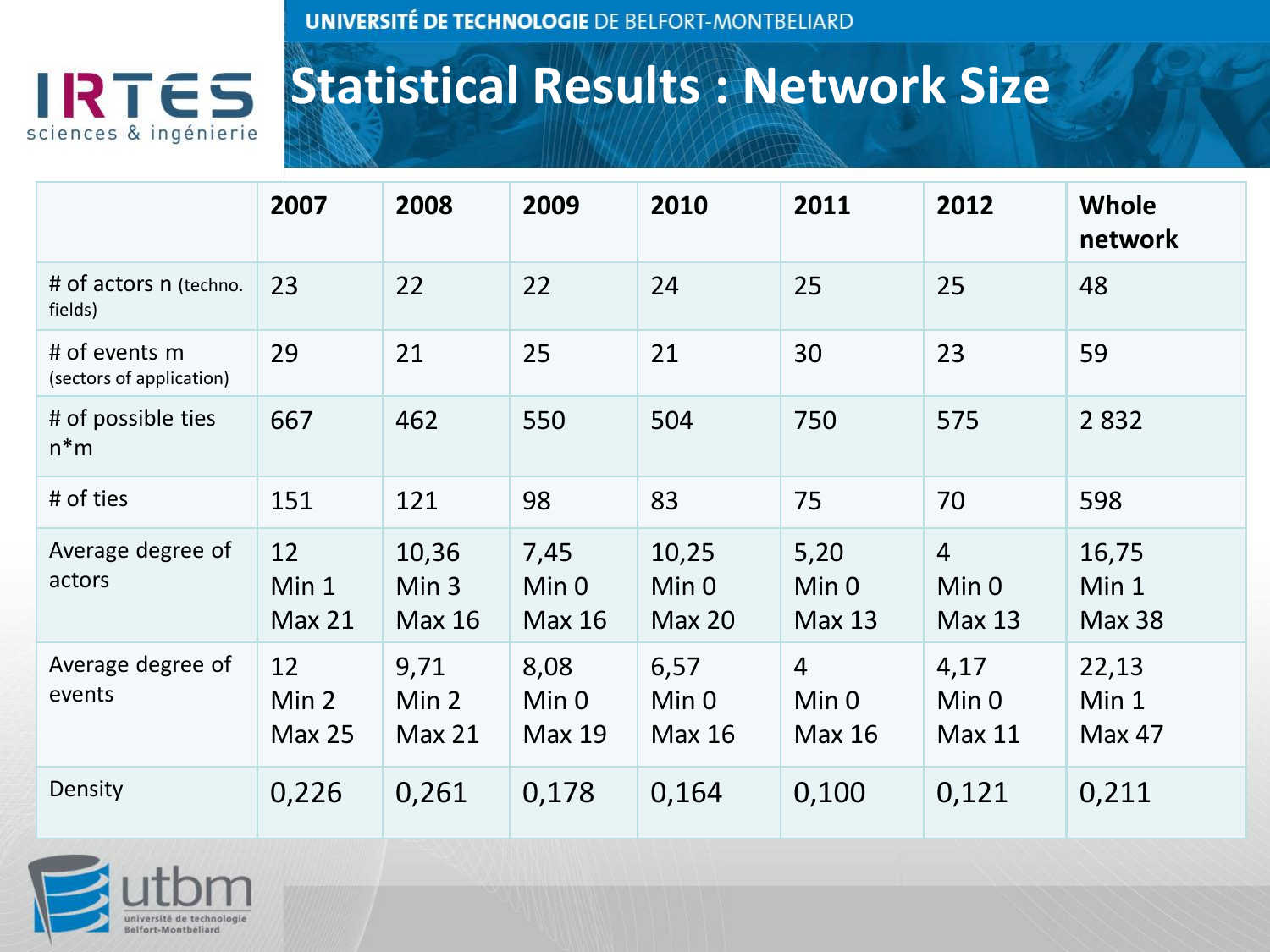RTES

sciences & ingénierie

#### **Two-mode networks 2010**

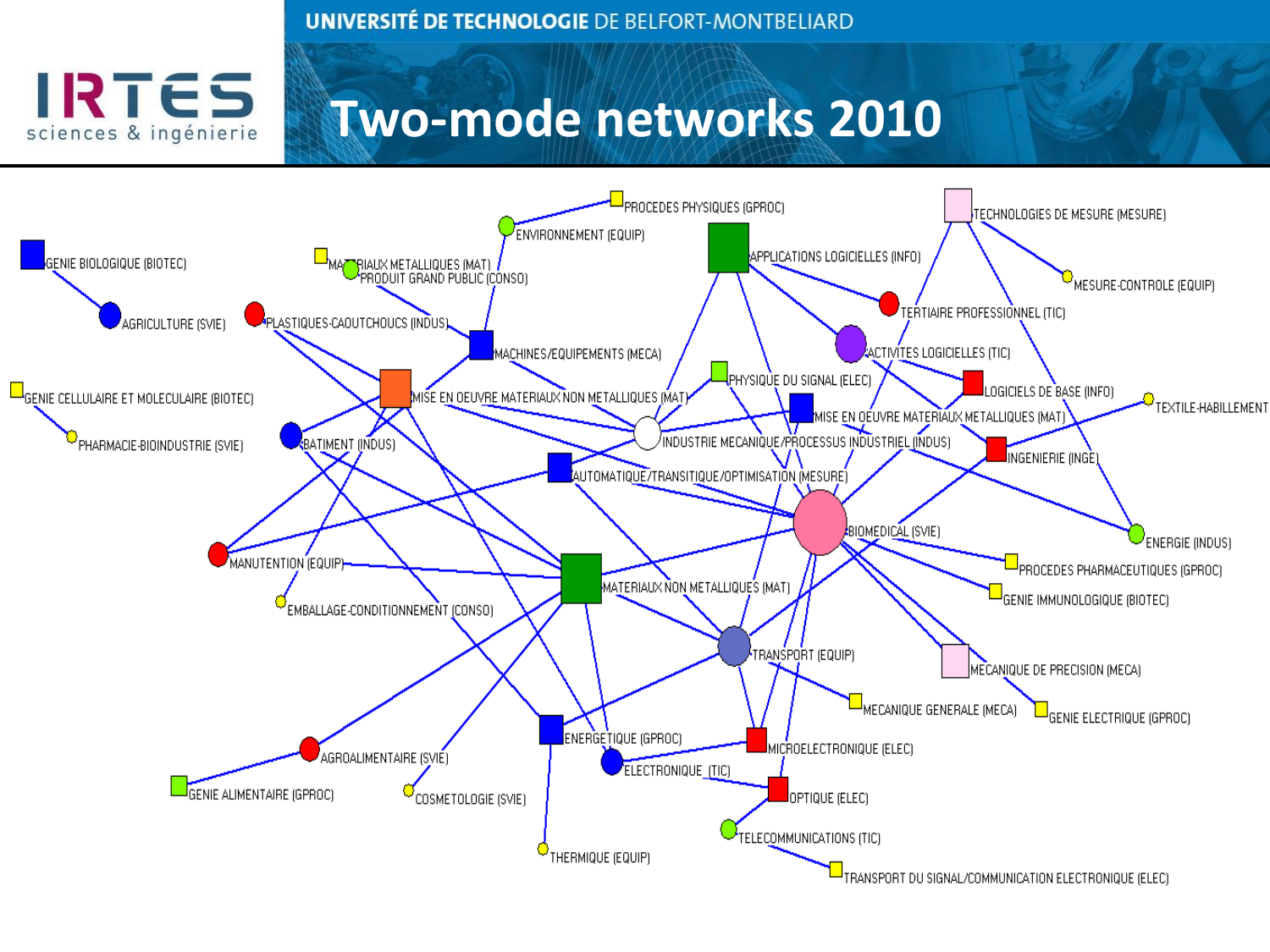

#### **Two-mode networks 2012**

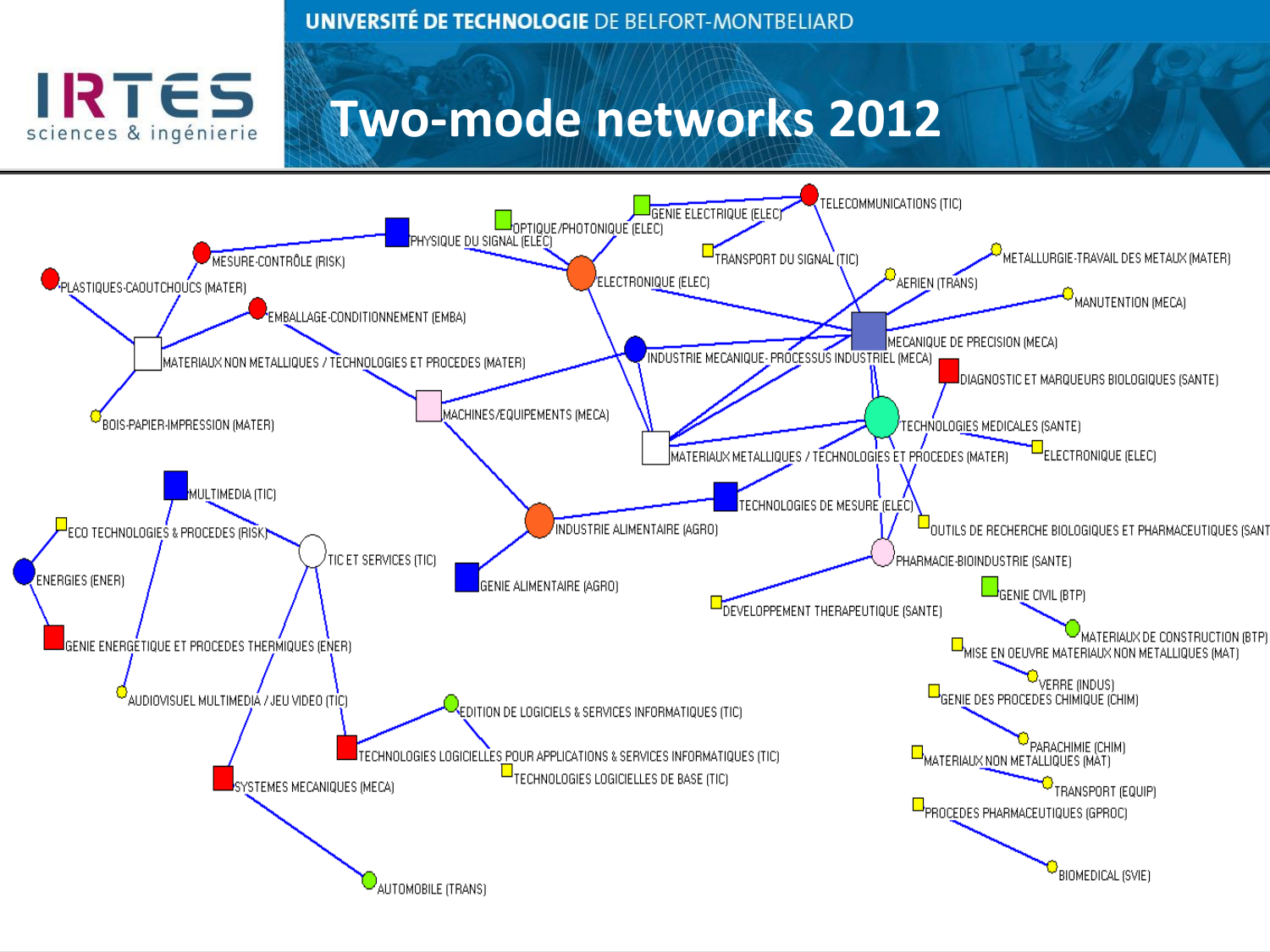## **Discussion and policy implications**

- Dur objective is not to provide additionnal weight or importance to sectors, but to explore related activities between sectors and technologies in order to identify the potential fields of regional smart specialization .
- Dur analysis shows the existence of knowledge transfer between the two sets of nodes (technological fields and sectors).
- Franche-Comté Region has many related technologies and this can be considered as an opportunity to develop new industries and initiate new growth opportunities.
- ◆ The evolution of the two-mode networks analysis from 2007 to 2012 shows that new sectors are, at the one hand, related to existing and local sectors in the region. On the other hand, this new sectors are based on more specialized and sophisticated technologies.

**EX** Consequently, the orientation of public policy had to take into account this specific dynamic of technological development and the timing of this

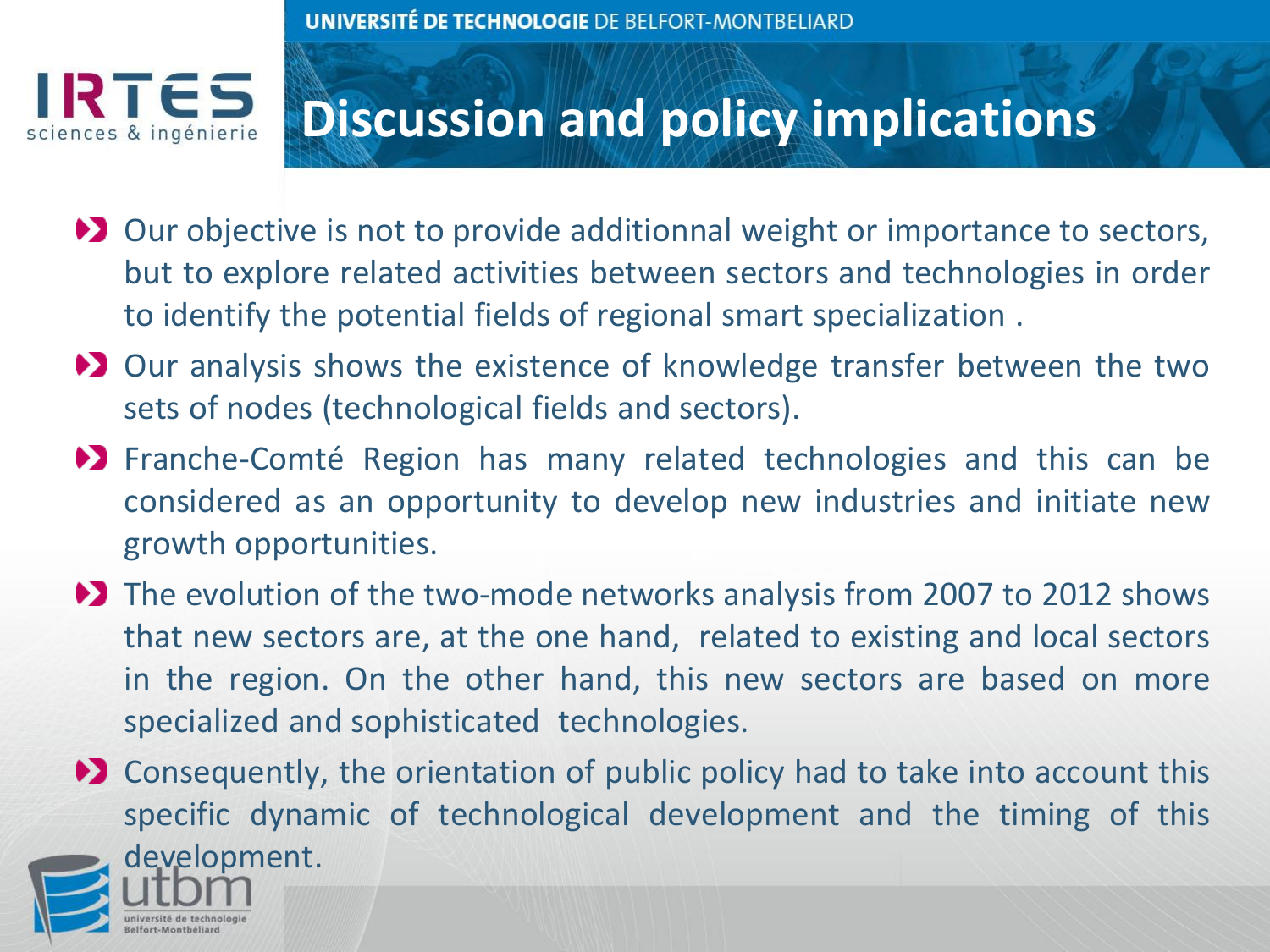

#### **Future Researches**

**Our study has focussed on one region**

**→ cooperation between regions?** 

**Public policies had to take into account the technological change and the timing of this changement** 

> understand and explain the process of technological change

**Strategic Niche Management can be used as a research model and a policy tool.**